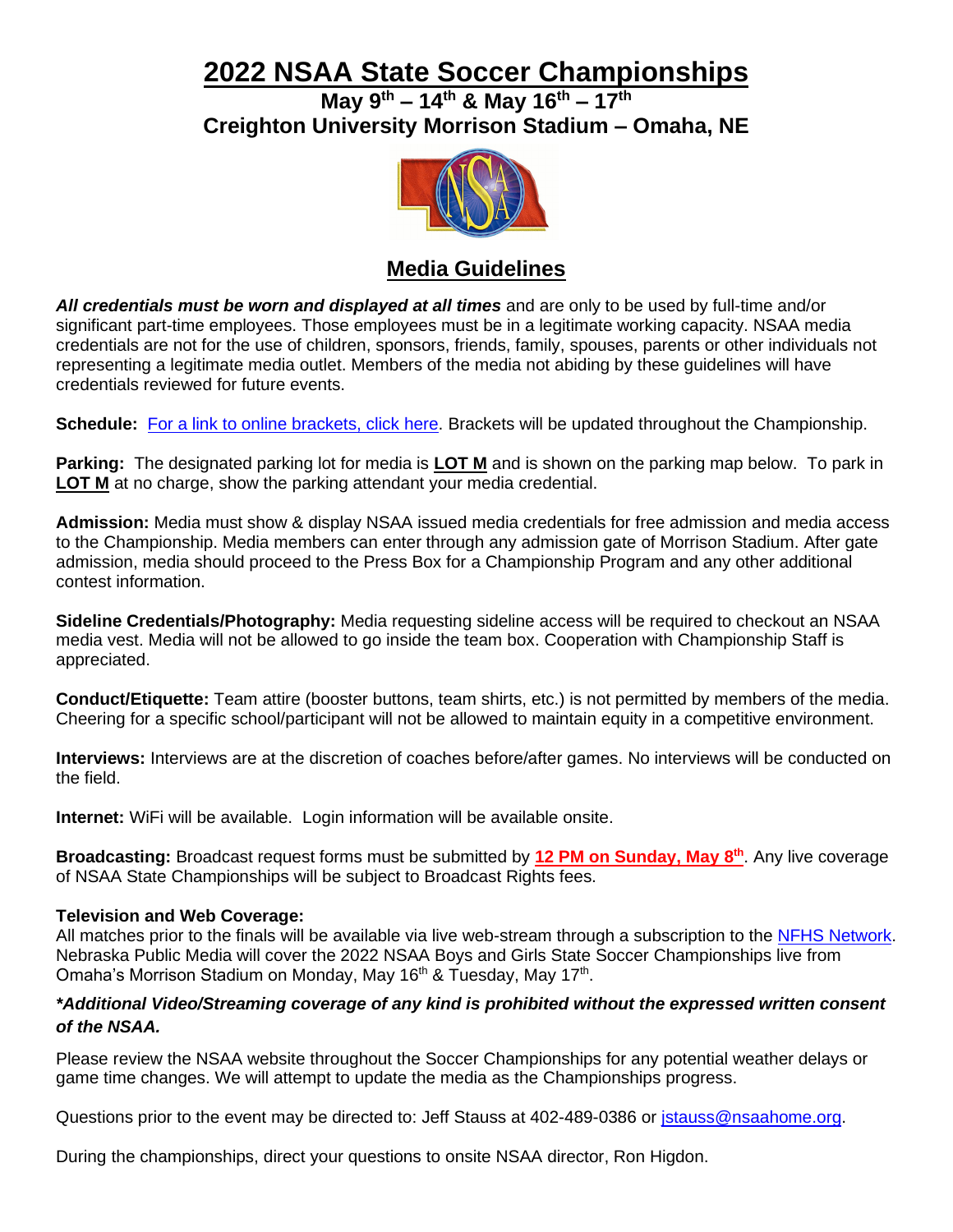## **Morrison Stadium Parking Map**